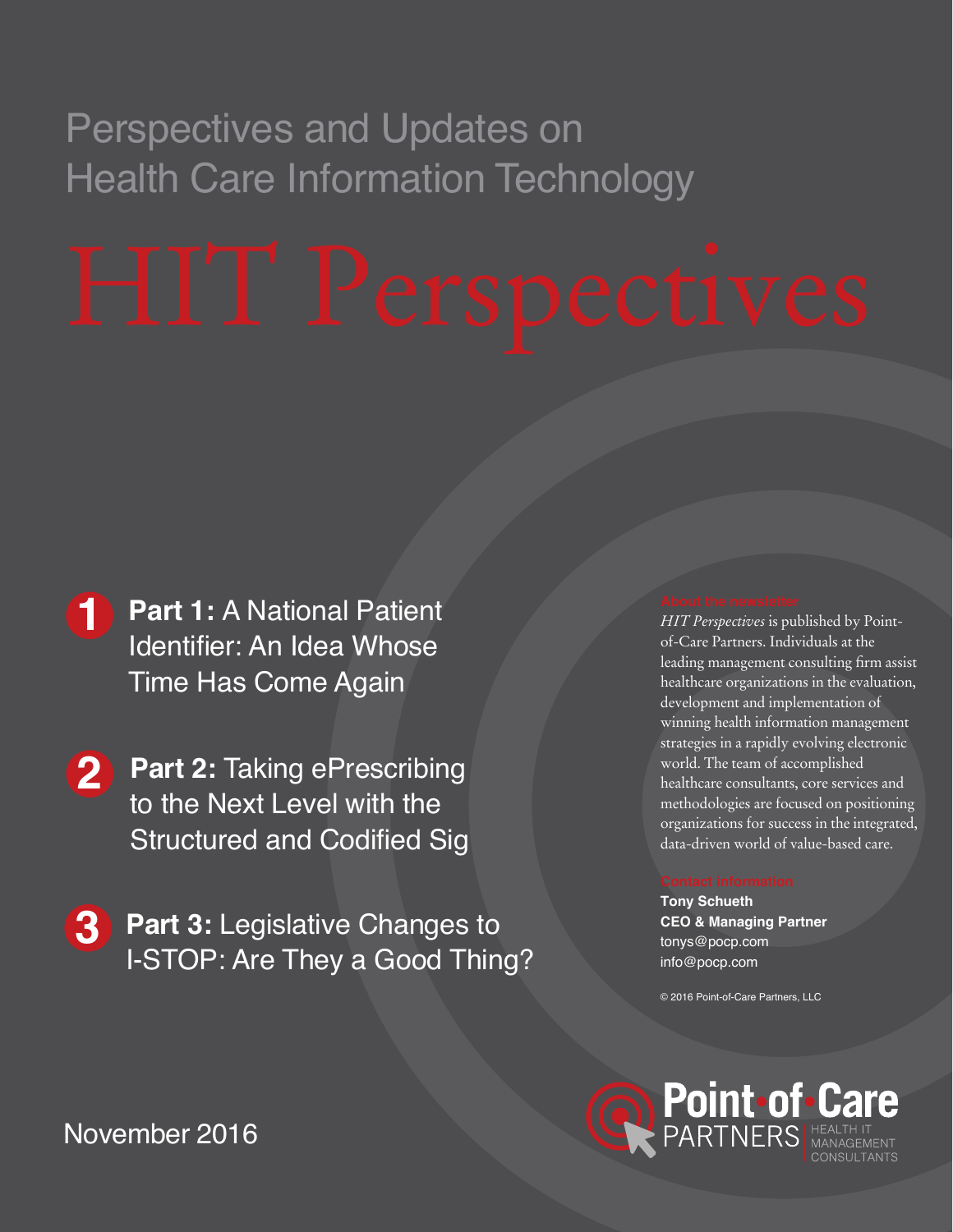**Part 1**  A National Patient Identifier: An Idea Whose Time Has Come Again

**Part 2** [Taking ePrescribing to the Next](#page-4-0)  Level with the Structured and Codified Sig

**Part 3** [Legislative Changes to I-STOP:](#page-6-0) Are they a Good Thing?

## <span id="page-1-0"></span>**1 Part 1:** A National Patient Identifier: **An Idea Whose Time Has Come Again**

### *By [Michael Burger](http://www.pocp.com/michael_burger.html), Senior Consultant*

From an interoperability perspective, identifying<br>patients so their clinical records across multiple<br>providers can be collated in a comprehensive and<br>approximate that difficult took patients so their clinical records across multiple care providers can be collated in a comprehensive and complete care record is an important but difficult task. The challenge is that there is currently no single way to identify individual patients within and across the health care ecosystem. In response, stakeholders use a variety of patient data and complicated algorithms to try to link patient records. Despite the sophistication of the methodologies, matching remains imprecise. The result is expensive overhead to manually sort things out as well as costs related to poor care quality, patient safety and potential liability.

Recognizing the need, the industry has developed solutions with varying levels of sophistication. A recent strategic alliance between Experian Health and the National Council for Prescription Drug Programs (NCPDP) is the latest entrant into the space. In the meantime, stakeholders are calling for the end of a Congressionally imposed ban on the creation of a national patient identifier standard by the government that has existed since the late 1990s.

Why is it so hard to identify patients and their records? A national patient identifier sounds like a pretty simple concept. It's not. The complexities of creating one are extensive. There are people with the same names and birthdates; people who go by a nickname, alias, initials, hyphenated names or multiple names, such as their birth and married names; and people with the same name who live at one address. There are additional challenges posed by **[clerical errors and](http://perspectives.ahima.org/why-patient-matching-is-a-challenge-research-on-master-patient-index-mpi-data-discrepancies-in-key-identifying-fields/)  data [discrepancies](http://perspectives.ahima.org/why-patient-matching-is-a-challenge-research-on-master-patient-index-mpi-data-discrepancies-in-key-identifying-fields/)** introduced during diagnosis, treatment and billing. Plus, the size of the health care delivery system and fragmentation of paper- and computer-based recordkeeping enormously complicate things. Cumulatively, these



issues make accurately identifying patients and associating them with their records a colossal undertaking.

The Social Security number (SSN) used to be the "gold standard" of patient identification, but even that is fraught with challenges. For one thing, the SSN is no longer a sacrosanct, unique number; a single SSN has been seen as being used by multiple people without the government's knowledge. Providers and payers have no way to verify the authenticity of SSNs presented by patients. Patients are unwilling to share SSNs in response to the rise in identity theft. As a result, medical practices, hospitals and insurers increasingly are discarding the SSN in favor of their own identifiers. In fact, the government is getting ready to remove SSNs from Medicare cards in response to a provision tucked away in the Medicare Access and CHIP Reauthorization Act.

Then, there is legislation. In 1996, Congress mandated the creation of a patient identifier as part of the administrative simplification portion of the Health Insurance Portability and Accountability Act. Patient advocates objected and pressured Congress. As a result, **[federal appropriations](https://www.gpo.gov/fdsys/pkg/PLAW-105publ277/html/PLAW-105publ277.htm)  [legislation](https://www.gpo.gov/fdsys/pkg/PLAW-105publ277/html/PLAW-105publ277.htm)** for fiscal year 1999, passed in 1998, prohibited

#### Perspectives and Updates on Health Care Information Technology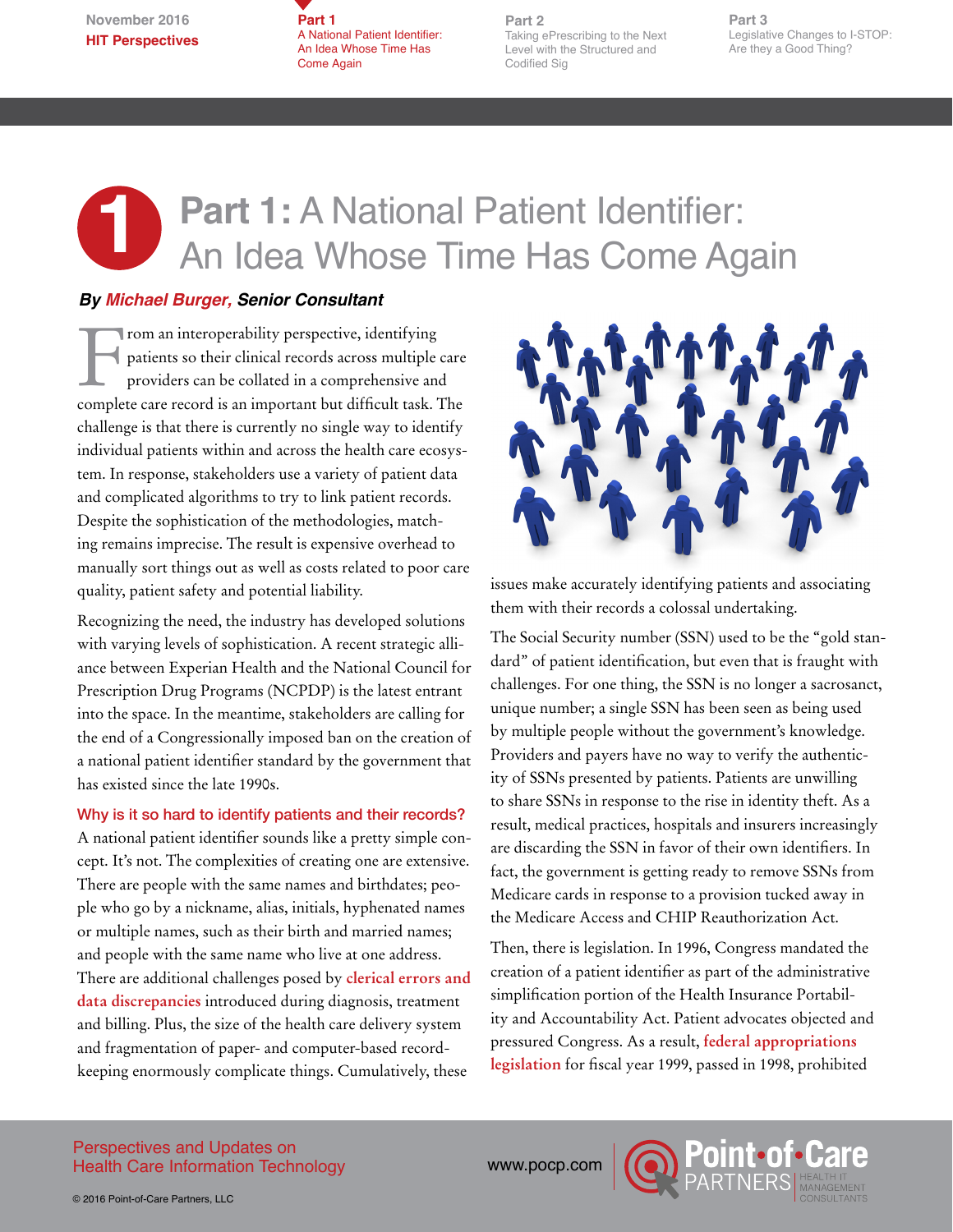the Department of Health and Human Services (HHS) from spending any funds to create a unique patient identifier standard, unless authorized by Congress.

Industry efforts. Until recently, there has been no appetite for repealing the ban on a federal patient identifier standard. To fill the gap, the industry has responded with a variety of solutions. Available commercial solutions vary along a number of parameters. These include the sophistication of the matching algorithms, kinds of data needed, price, platform, scalability and the abilities to correctly match patients and cleanse duplicate records.

Some organizations, like Surescripts, have created internal methodologies for matching patients with their records. Surescripts initially created this service to facilitate electronic prescribing. Leveraging that expertise, the company recently launched its National Record Locator Services (NRLS). According to **[Surescripts' press release](http://surescripts.com/news-center/press-releases/!content/Surescripts-Accelerates-Interoperability-to-Enable-More-Valuable-Data-Sharing-Between-Healthcare-Providers)**, the NRLS went live this year with 140 million patients and more than 2 billion interactions between those patients and members of their care teams — regardless of where care was delivered. The new service will be offered without charge until 2019 to electronic health record system (EHR) vendors.

The CommonWell Health Alliance provides members with a **[patient matching service](http://www.experian.com/healthcare/patient-identity-matching-service.html)**. It supplements demographic data in participants' EHRs with other identifiers, such as government-issued identification (ID). As of June 2016, CommonWell has more than 8,000 provider sites committed to using the services, including 4,700 in production, in all 50 states, the District of Columbia and Puerto Rico.

The Experian Health and NCPDP alliance addresses the challenge from a slightly different direction. As announced, **[Experian Health's Universal Identity Manager](http://www.experian.com/healthcare/patient-identity-matching-service.html)** will be leveraged to accurately identify patients and match records within and across disparate health care organizations (pharmacy, lab, payer, provider etc.) to create a unique, universal patient identifier. The new approach benefits from Experian's success in matching, managing and protecting identities across various industries and NCPDP's extensive knowledge of pharmacy claims and standards. Both organizations have witnessed firsthand the challenges associated with the lack of a universal patient identifier. They believe

their solution will be easy to append within clients' systems.

Moving forward. A number of drivers have spurred the development and use of a patient identifier. They include:

- Stakeholders want a national patient ID. Stakeholders are becoming vocal about the need for correct patient identification and removal of the ban on a national identifier standard. **[In a recent paper](https://nam.edu/information-technology-interoperability-and-use-for-better-care-and-evidence-a-vital-direction-for-health-and-health-care/)**, the influential National Academy of Sciences called for a reset of the 2004 federal health goals, including creation of a national patient identifier. The American Health Information Management Association (AHIMA) **[initiated a petition](http://www.ahima.org/myhealthid)** aimed at the White House to address a voluntary patient safety identifier solution to patient matching. In January, the College of Healthcare Information Management Executives (CHIME) launched a **[\\$1 million contest](http://hitconsultant.net/2016/01/19/31405/)** to accelerate creation and adoption of a solution for ensuring 100% accuracy in identifying patients in the United States. If that isn't enough, nearly two dozen stakeholders recently **[sent a letter urging Congress](http://r.smartbrief.com/resp/ivxXCjyqjOCWuqzqCidmtwCicNlrFs)** to allow HHS to create a unique patient identifier. Signatories read like a Who's Who, including AHIMA, America's Health Insurance Plans, American Medical Informatics Association, Blue Cross Blue Shield Association, CHIME, Health Information and Management Systems Society, IMS Health Intermountain Healthcare, Long Term and Post Acute Care (LTPAC) Health IT Collaborative, National Community Pharmacists Association (NCPA), Pharmaceutical Care Management Association (PCMA) and Surescripts.
- The business case is compelling. Disparate and disconnected patient records cost a lot of time and money to sort out. **[Duplicate records](http://www.himssconference.org/sites/himssconference/files/pdf/99.pdf)** alone account for 5% to 15% of all patient records or about 15,000 duplications for every 100,000 records. Addressing the challenge is expensive. **[According to one report](https://www.healthit.gov/sites/default/files/patient_identification_matching_final_report.pdf)**, each case of misidentification at the Mayo Clinic costs at least \$1,200 to fix. Intermountain Healthcare spends between \$4 million and \$5 million per year on technologies and processes intended to ensure correct patient identification. That's not even counting the costs associated with duplicative testing and potential adverse outcomes due to comprehensive patient records not being available.

#### Perspectives and Updates on Health Care Information Technology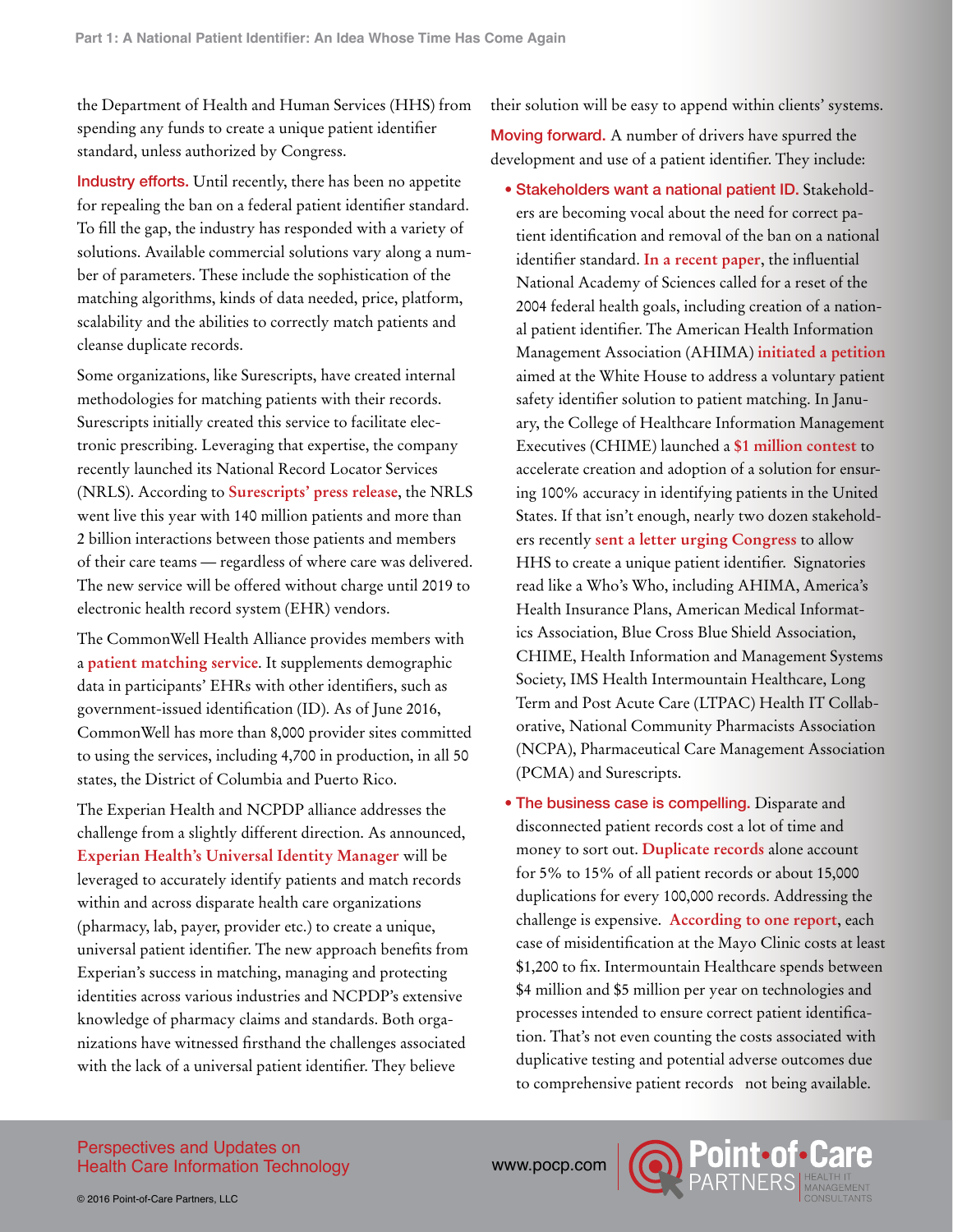• Need for interoperable data exchange. The world has changed significantly since the late 1990s, when the Congressional ban on a national standard was put in place. We have the technological means to exchange large volumes of patient data. EHRs are used in nearly all hospitals and 80% of physician offices. There are government mandates, such as meaningful use, that increase the need for electronic creation and exchange of patient data. The rise of integrated delivery systems also creates additional demand for sharing of patient records and data. Many, including the **[RAND Corporation](http://www.rand.org/pubs/monographs/MG753.html)**, believe that true interoperability in health care cannot achieved without a national patient identifier.

Of course, there will be challenges to implementing any national patient identifier. They include:

- Privacy and security. Some privacy advocates argue that a system built on patient-specific identification numbers could lead to the disclosure of confidential information or the misuse of patient information. Advocates didn't like the idea in 1998, and they aren't likely to be more receptive nearly two decades later. While some would argue that health information technology and related infrastructures are more secure than ever, that argument is undercut by the data breaches that seem to happen on a daily basis. Medical identity theft is on the rise, which potentially could be facilitated by a single number for every patient. All of this throws cold water on the desire for a national patient identifier at least for some.
- **Practicality.** Numerous changes would be needed to implement a national patient identifier. For example, there likely would be a new government structure to issue them and manage their creation and use. It will take some doing to correctly identify patients and merge duplicate ID numbers for existing records within and across organizational boundaries — and then reassign the new identifier. Then, there are large-scale system changes for everyone. It's a huge undertaking, considering it would involve all patients and every single provider, payer and vendor. And it would take time to implement, especially if government rulemaking is involved.
- Costs. It could be expensive to change existing systems and records to add a patient's identifier, both retrospectively and prospectively. There also are administrative and governance issues, including opt in/opt out, which will add to implementation costs.
- Business case for vendors. EHR vendors are aware that patient matching is an issue for their customers but a business case is needed. Even if a national patient identifier is created, it is likely that individual stakeholders will request additional and varying data elements and formats. Such customization is expensive and time consuming. Moreover, EHR vendors are reluctant to make any changes without user demand, which traditionally has been driven by legislation. Interestingly, Surescripts' NLRS has been introduced to the EHR vendor market without government mandate for a patient identifier.

What do we think? We will be watching with interest the sudden competition among various patient identifier offerings. We also will be watching to see how these industrygenerated identifiers will shape the accuracy of — and access to — patient records. We think stakeholders will be making a run at the new Congress to repeal the ban on the patient identifier standard, in addition to the stakeholder letter that was just delivered to the lame duck session. If the ban is lifted, it will be interesting to see which standards will be mandated by the government (we presume by the Centers for Medicare and Medicaid Services), and how that affects what's already happened in the industry. Even if a new national identifier standard is permitted, its development and implementation could take years. Regardless of what happens, we think there will be pushback from advocates. We certainly haven't seen the last of this topic. Stay tuned. •

#### Perspectives and Updates on Health Care Information Technology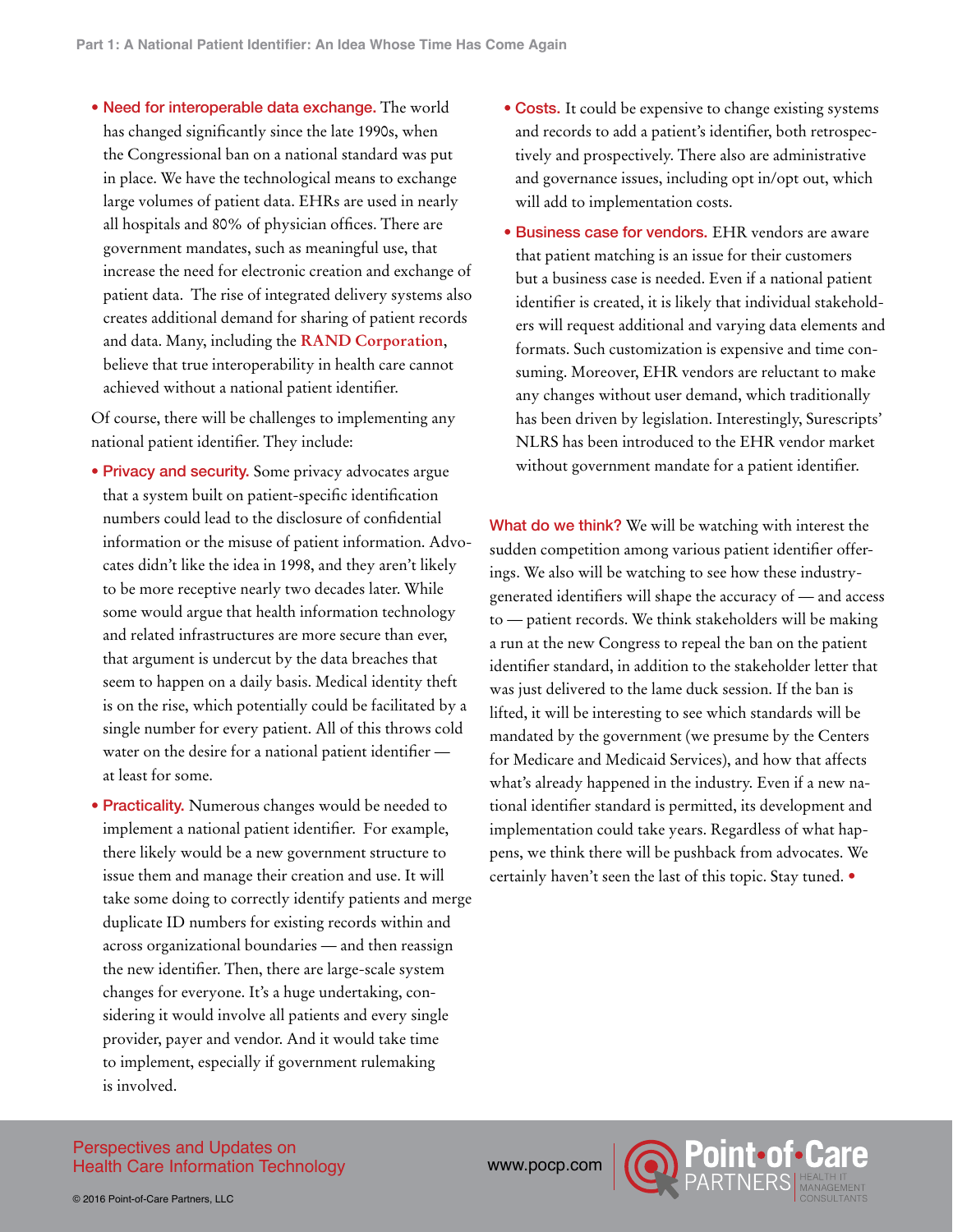<span id="page-4-0"></span>**November 2016 HIT Perspectives**

**[Part 1](#page-1-0)** [A National Patient Identifier:](#page-1-0) [An Idea Whose Time Has](#page-1-0)  [Come Again](#page-1-0)

**Part 2** Taking ePrescribing to the Next Level with the Structured and Codified Sig

**Part 3** [Legislative Changes to I-STOP:](#page-6-0) Are they a Good Thing?

## Part 2: Taking ePrescribing to the Next Level with the Structured and Codified Sig **2**

### *By Michael Burger and Keith Fisher, Senior Consultants*

Electronic prescribing (ePrescribing) is no longer<br>in its infancy. Today, 80% of ambulatory physicians use this method to prescribe medications<br>for their nations and send that information electronically in its infancy. Today, 80% of ambulatory physicians use this method to prescribe medications for their patients and send that information electronically to the pharmacy. However, ePrescribing's patient safety benefits and efficiencies cannot be fully realized without increased use of functionalities that already exist in the National Council for Prescription Drug Programs (NCPDP) SCRIPT Standard v. 10.6. An example is the Structured and Codified *Sig* (short for *Signatura*). This part of the prescription communicates dosing instructions to the pharmacy that will then be conveyed to the patient. However, the Structured and Codified Sig is not used to its full potential. In fact, it is seldom used at all.

Work on the Structured and Codified *Sig* has been ongoing for more than a decade. With impetus from the government and a federal advisory group, a task group was convened to address the issue by NCPDP, which develops and maintains the SCRIPT standard. The idea was to standardize communication of dosing instructions within the ePrescribing process to create unambiguous and complete directions for the pharmacy filling the ePrescription. Other benefits include decreased opportunities for transcription errors and improved efficiencies and work flows for both prescribers and pharmacists.

Despite the progress that has been made, the Structured and Codified Sig is rarely used by prescribers or supported by many electronic health records (EHRs) enabled for ePrescribing. Reasons include work-flow and technical challenges, as well as lack of user demand.

Workflow challenges. Work-flow challenges that serve as barriers to adoption still exist for the prescriber and pharmacy. Currently, there are two ways for prescribers to indicate their dosing directions in ePrescribing using NCPDP SCRIPT v. 10.6. The first is a mandatory 140-byte free text field. The second is the additional optional use of separate fields that provide coded data for the various components of the instructions: the verb, route, dosage form, indication, vehicle, site, timing and duration. Most users simply prefer to enter whatever they want in the free text field.

Manually entering dosing instructions into the free text field is an efficiency issue for prescribers as well as for pharmacists, who must rekey the information from free text *Sig* into the pharmacy system once an ePrescription is received. This creates the potential for numerous time-consuming calls for clarification between pharmacists and physicians. All this manual entry and rework additionally open the door to errors and have implications for the quality and safety of patient care.

Technical challenges. Several technical challenges limit adoption of the Structured and Codified *Sig*. For example:

There is the complexity of the mandatory standardized, interoperable code sets for many of the *Sig* segment fields. SNOMED-CT was selected for all fields except one. The remaining field must be populated using federal medication terminologies and National Cancer Institute code set. Needless to say, this is a lot for vendors to understand and complex to program.

*Sig* builders are available in most ePrescribing-enabled EHRs. These include drop-down menus for common terms and favorites the prescriber can add. Once selected, however, this information is populated into the free text field, which can never be left blank. Even though the data are

Perspectives and Updates on Health Care Information Technology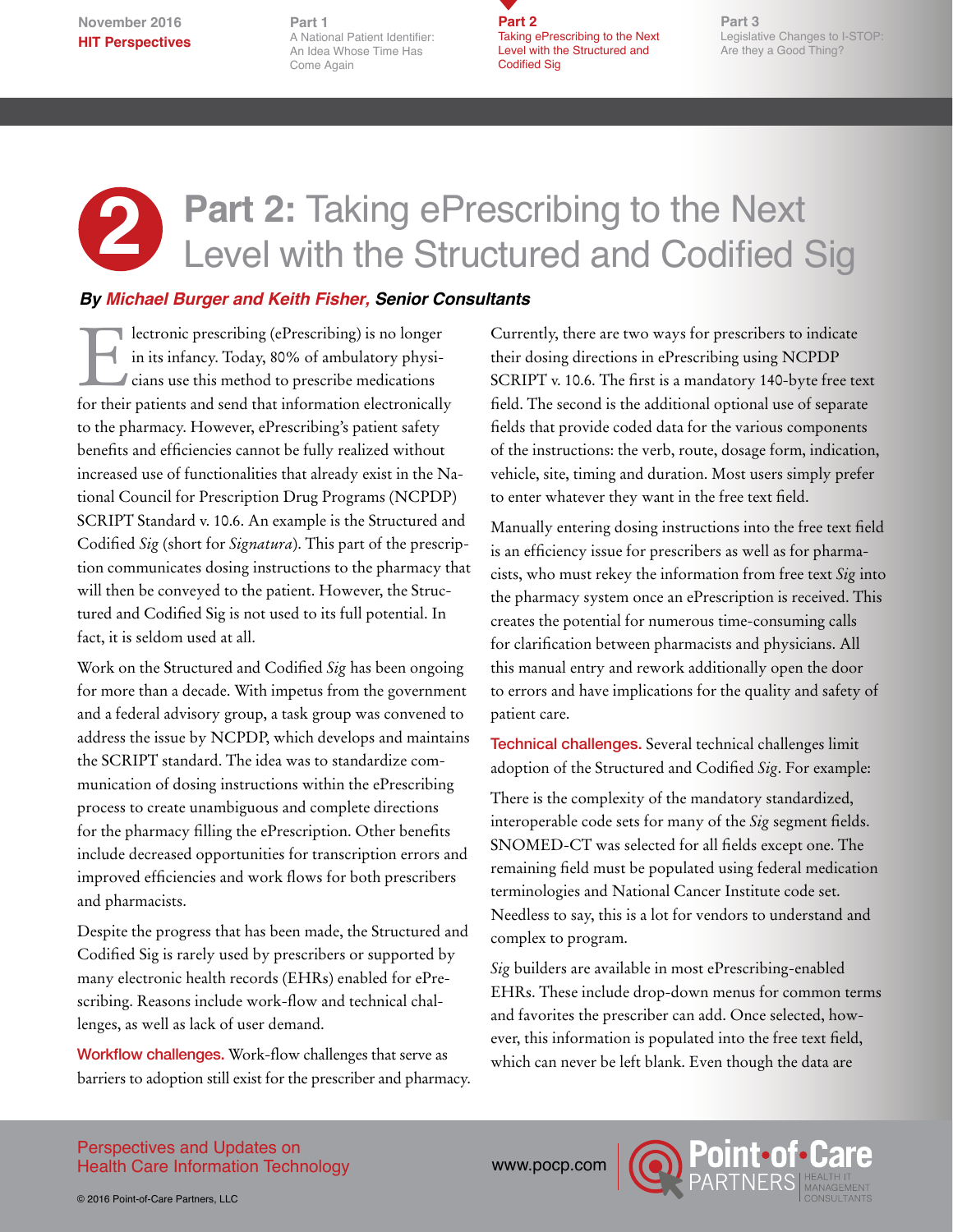already being created by the prescriber in individual fields, most EHRs lack the ability to transfer the same data into the codified *Sig* segment.

Vendors must create behind-the-scenes tables to map the various elements of the dosing instructions into the ePrescription — or the reverse when the pharmacist receives the ePrescription. These changes are costly to develop and release, and vendors prioritize their enhancements based on user demand and mandate. Tepid demand and lack of a mandate have caused support of Structured and Codified *Sig* to be a low priority for EHR vendors.

We also hear, anecdotally, that pharmacies are wired to accept data but don't yet "process" or use the information in the Structured and Codified *Sig* segment. Since few prescribers are using it, pharmacies have been slow to adapt their systems to support it.

Opportunities. The groundwork for the Structured and Codified *Sig* has been laid. Opportunities exist to make it more valuable and usable to prescribers, as well as enhance vendor offerings. These include:

- Develop a commonly used subset of codes for each *Sig* field. This is something that perhaps an NCPDP task group could address. A good start has been made by providing a lot of this information in the standard's implementation guide.
- Identify gaps and usability challenges. Now that ePrescribing is commonplace, it is time to revisit the barriers and opportunities that exist for use of the Structured and Codified *Sig* in both the ambulatory and inpatient settings.
- Continue enhancements to NCPDP SCRIPT. **[Accord](http://geekdoctor.blogspot.com/2014/07/theres-more-to-eprescribing-standards.html)[ing to experts](http://geekdoctor.blogspot.com/2014/07/theres-more-to-eprescribing-standards.html)**, enhancements incorporated in SCRIPT version 2012+ include a more robust Structured Sig Segment, which supports a text field size of 1000, as well as other enhancements and recommendations from a **[pilot](https://www.ncbi.nlm.nih.gov/pmc/articles/PMC3168301/)**. As use of the *Sig* becomes more commonplace, we expect that NCPDP will receive more requests for enhancements.
- Develop additional pilots. Once gaps and challenges have been identified, stakeholders could develop pilots to test potential solutions.
- User improvements. Vendors should continue to seek ways of implementing the Structured and Codified *Sig* to make its use easier for prescribers. This could create competitive advantage. For example, vendors could improve *Sig* favorites capabilities by including the most commonly used *Sigs*. Many of these have already been identified by NCPDP. **[As a best practice](http://surescripts.com/docs/default-source/Resources/quality_e-prescription_guidelines_surescripts.pdf)**, Surescripts recommends that vendors should determine the 100 most commonly prescribed Sig concepts and make sure the system can fully accommodate construction and transmission of these Sig strings.
- Training is needed. Physicians will have to be educated about the need for — and use of — the Structured and Codified *Sig* so it can be used to its full potential. Although it is part of a technical transaction and should be invisible to the user, prescribers must be educated about functionalities available in the electronic *Sig* and their importance to quality and safety of patient care.
- Work with the government on rule making. Currently, the Structured and Codified *Sig* is optional for use in certified EHRs. At some point, the government will consider the standard mature enough to be made mandatory for EHR certification. We have learned from previous standards adoption efforts that early involvement in the rule-making process is crucial for outcomes that are acceptable and workable for stakeholders.

Moving forward. The value of ePrescribing cannot be fully realized without enhancements to — and use of — the Structured and Codified *Sig*. We hope stakeholders can find a way to stimulate user adoption and move the ball up the field. We are hopeful the industry and users can continue to work together to make measurable progress in addressing some of the barriers and challenges surrounding its use. The quality and safety of health care demand it.

Point-of-Care Partners are experts in ePrescribing and the Structured and Codified *Sig*. Send us an email or give us a call. We'd be happy to give you a deeper dive into the issues and potential solutions. •

*The authors thank NCPDP member Laura Topor, who has led NCPDP's Structured and Codified Sig efforts, for her review and comment on a draft of this article.*

Perspectives and Updates on Health Care Information Technology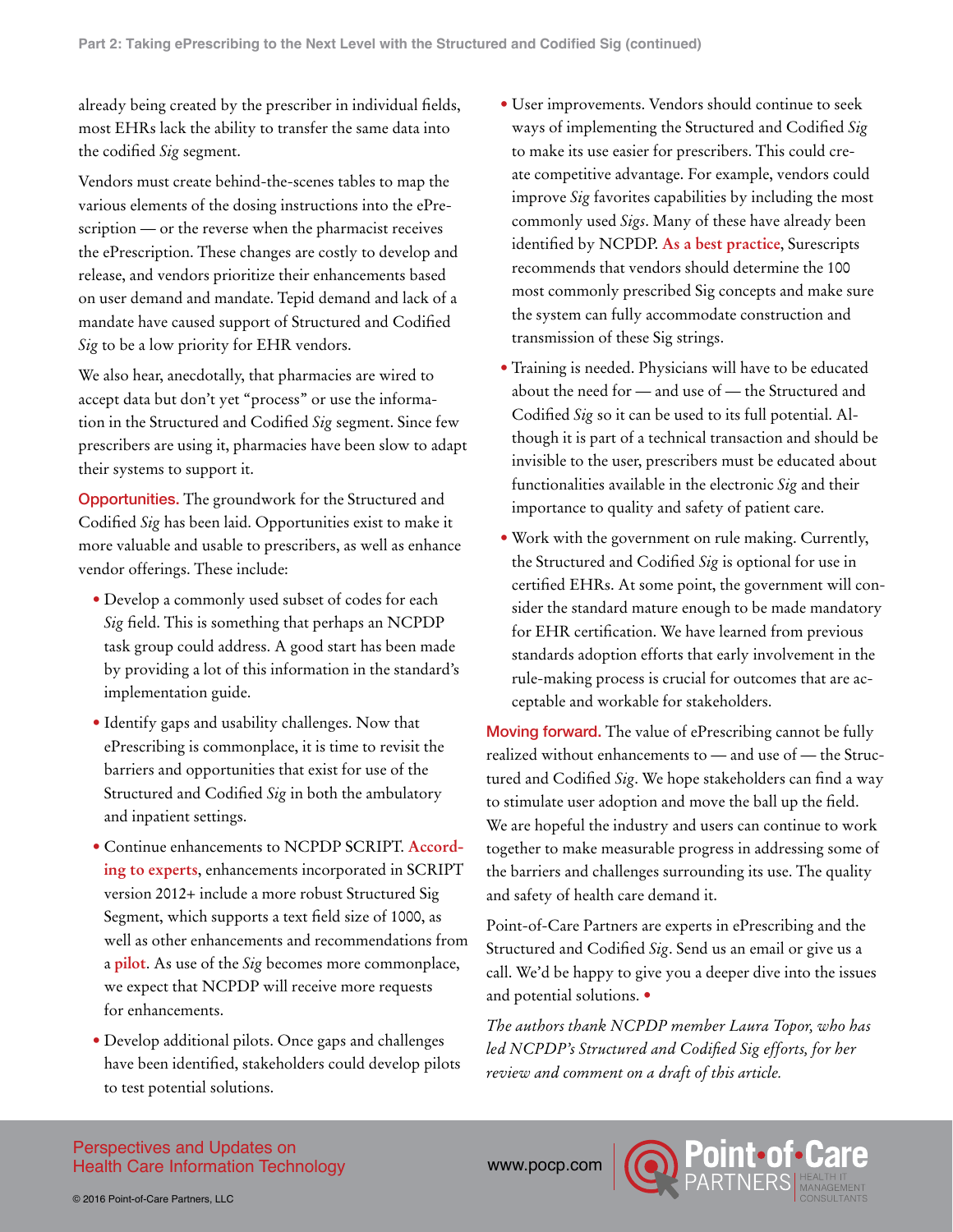<span id="page-6-0"></span>**November 2016 HIT Perspectives**

**Part 1**  [A National Patient Identifier:](#page-1-0) An Idea Whose Time Has Come Again

**Part 2** [Taking ePrescribing to the Next](#page-4-0) Level with the Structured and Codified Sig



## **3** Part 3: Legislative Changes to I-STOP: Are They a Good Thing?

### *By Connie Sinclair, Senior Consultant*

'ew York's I-STOP (Internet System for Tracking Over-Prescribing) Act went into effect March 27. This tough law requires that most state physicians use electronic prescribing (ePrescribing) for both non controlled and almost all controlled substances (EPCS).

Now that the mandate has been in place for more than six months, prescribers and pharmacists have identified workflow problems caused by the all-electronic requirement. Several pieces of legislation have been introduced to address such concerns raised by prescribers. Are these proposed changes needed refinements or are they a form of prescriber pushback? It depends.

The first bill, **[NY A 9335B](https://www.nysenate.gov/legislation/bills/2015/a9335/amendment/b)**, was signed into law September 29. It abolishes a rule requiring doctors to file reports with the state Health Department each time they issue verbal or written prescriptions when ePrescribing is not technically possible. Now, doctors can simply make a note in a patient's record when such a circumstance occurs. We support the concept of this slight change to I-STOP. Doctors who are trying to do the right thing need the ability to make exceptions from time to time without being burdened by unnecessary red tape. For example, it can take weeks to months for a newly launched drug product to be added to the drug file in a prescriber site's electronic health record. This is an instance for which a written prescription might be the only option. However, we are concerned it could create a loophole for those prescribers who might abuse the less restrictive scenario. Our bet is that New York will be monitoring for prescribers having a disproportionate amount of written or verbal prescriptions.



Two other bills were vetoed and we agree with Governor Cuomo that they should not have been enacted. Here's why:

**[NY A 9837](https://www.nysenate.gov/legislation/bills/2015/A9837)** would have authorized physicians to send electronic prescriptions to a website accessible by pharmacies. If a patient's pharmacy is unable to access an electronic prescription, the prescriber may issue a hard copy of the prescription to the patient. In fact, this vaguely described prescription site in the cloud doesn't exist and there are no industry standards or plans to create it, so this bill would have created a huge loophole for avoiding the mandate.

The other piece of proposed legislation, **[NY S 6778](https://www.nysenate.gov/legislation/bills/2015/s6778)**, would have created an exception to the ePrescribing mandate for nursing homes by allowing verbal prescribing if deemed in the best interest of a patient. The authors explained that such an ePrescribing exemption is needed because nursing home doctors often work off site or part time. As a result, they may need to phone in prescription orders to nurses,

#### Perspectives and Updates on Health Care Information Technology